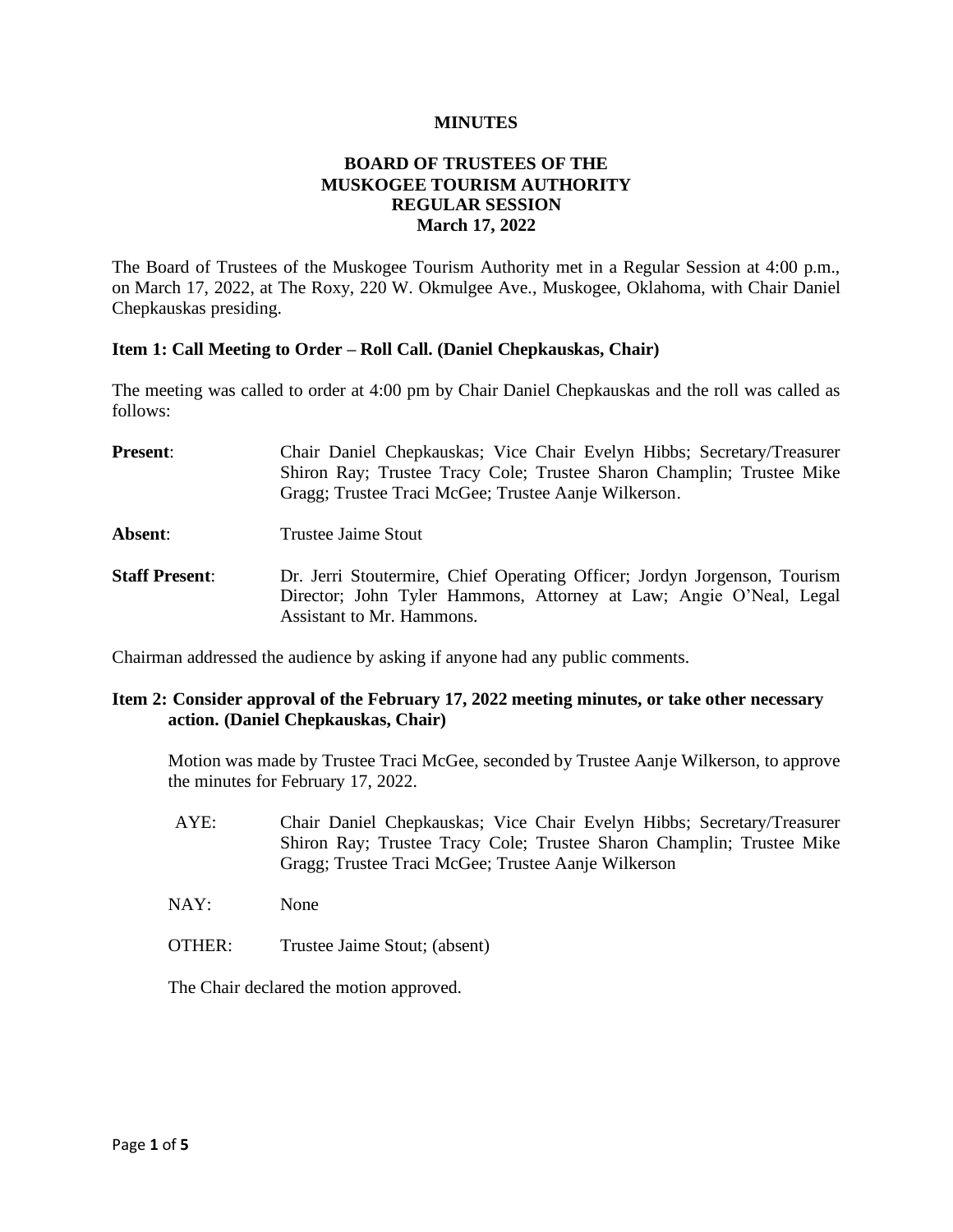#### **Item 3: Consider approval of financials and claims for January 2022, or take other necessary action. (Daniel Chepkauskas, Chair)**

Motion was made by Trustee Tracy Cole, seconded by Trustee Mike Gragg, to approve financials and claims for January 2022.

- AYE: Chair Daniel Chepkauskas; Vice Chair Evelyn Hibbs; Secretary/Treasurer Shiron Ray; Trustee Tracy Cole; Trustee Sharon Champlin; Trustee Mike Gragg; Trustee Traci McGee; Trustee Aanje Wilkerson
- NAY: None
- OTHER: Trustee Jaime Stout; (absent)

The Chair declared the motion approved.

### **Item 4: Consider approval of financials and claims for February 2022, or take other necessary action. (Daniel Chepkauskas, Chair)**

Motion was made by Trustee Tracy Cole, seconded by Secretary/Treasurer Shiron Ray, to approve financials and claims for February 2022.

- AYE: Chair Daniel Chepkauskas; Vice Chair Evelyn Hibbs; Secretary/Treasurer Shiron Ray; Trustee Tracy Cole; Trustee Sharon Champlin; Trustee Mike Gragg; Trustee Traci McGee; Trustee Aanje Wilkerson
- NAY: None
- OTHER: Trustee Jaime Stout; (absent)

The Chair declared the motion approved.

### **Item 5: Consider approval an amendment to the Bylaws, or take other necessary action. (Traci McGee, Trustee)**

Dr. Jerri Stoutermire discussed the details of Article 1, Section 1 and the request of one additional seat to the Tourism Board be available to citizens outside city limits. Specifically, the resolution reads, "At least eight (8) of the Trustees shall be the citizens and residents of the Beneficiary, one (1) Trustee may or may not be a resident of the Beneficiary. "The 30-day waiting period was met for changes. The appointment must be made by City Council. Attorney John Tyler Hammons confirmed that City Council must approve.

Motion was made by Trustee Traci McGee, seconded by Trustee Tracy Cole, to amend Bylaws.

AYE: Chair Daniel Chepkauskas; Vice Chair Evelyn Hibbs; Secretary/Treasurer Shiron Ray; Trustee Tracy Cole; Trustee Sharon Champlin; Trustee Traci McGee;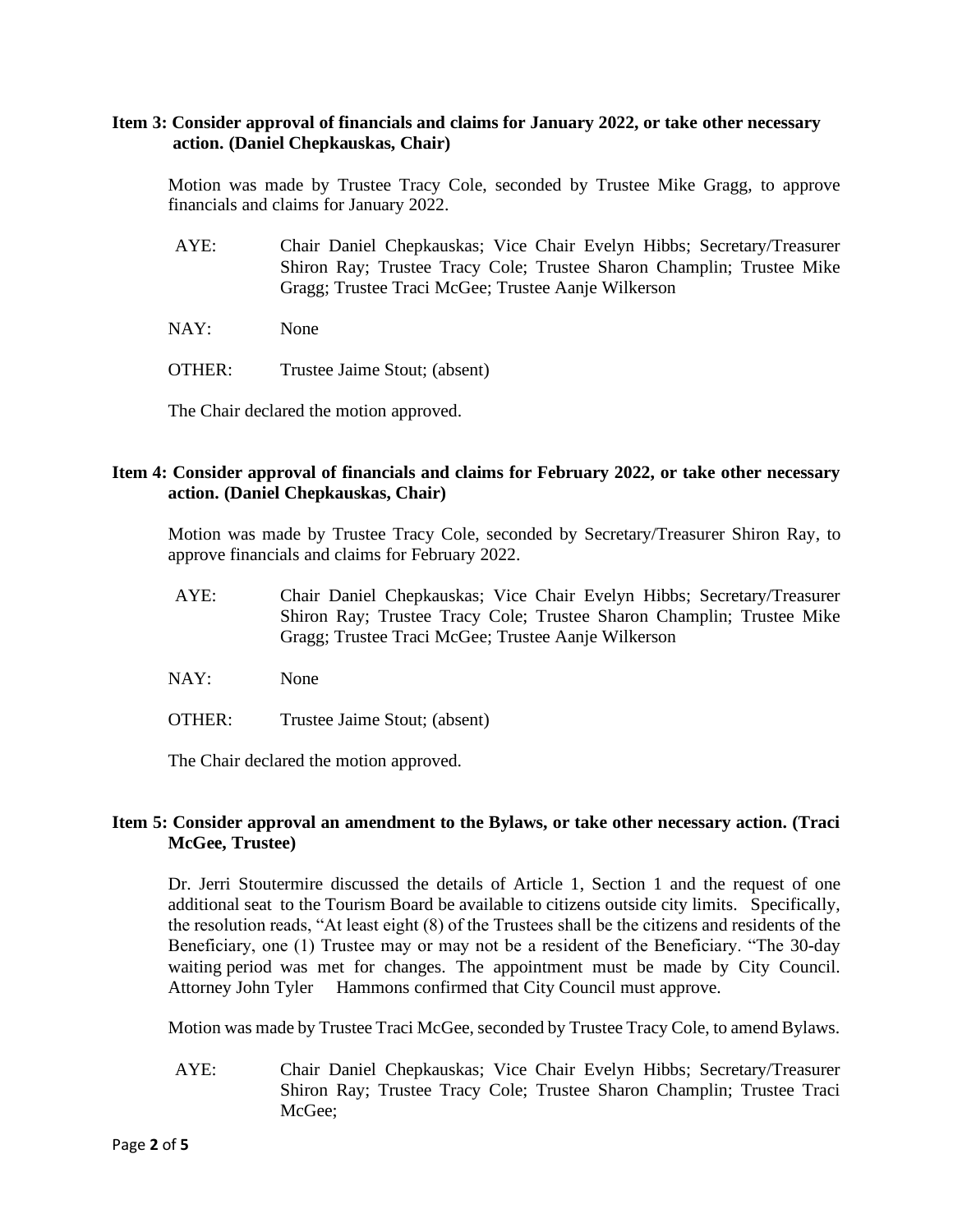NAY: Trustee Mike Gragg; Trustee Aanje Wilkerson

OTHER: Trustee Jaime Stout; (absent)

The Chair declared the motion approved.

## **Item 6: Consider approval of an amendment to Resolution #2, amending the Tourism Advisory Committee, or take other necessary action. (Jordyn Jorgenson, Executive Director)**

Discussion among Staff and Trustees regarding the need for two additional seats to the Advisory Committee to increase total of seats from five to seven. Specifically, Section 2- Membership will read, "The committee shall be comprised of seven (7) members, all of whom shall be appointed by, and serve at the pleasure of , the Authority, subject to the following criteria: one member shall be appointed from within the membership of the Muskogee Hotel/Motel Loding Association for an initial term of 4-years; one member shall be appointed form the governing board of Main Street Muskogee for an initial term of 3-years; one member shall be appointed from the leadership of the Castle of Muskogee for an initial term of 2-years; one member shall be the Chairman or Chairman's designee of the Greater Muskogee area Chamber of Commerce who shall serve a term commiserate with the term as Chairman; one member shall serve an initial term of 2 years representing museums; 2 members shall be appointed at large for an itial term of 1 year. The 30-day waiting period has been met.

Motion was made by Secretary/Treasurer Shiron Ray, and seconded by Trustee Traci McGee, to amend Resolution #2.

- AYE: Chair Daniel Chepkauskas; Vice Chair Evelyn Hibbs; Secretary/Treasurer Shiron Ray; Trustee Tracy Cole; Trustee Sharon Champlin; Trustee Mike Gragg; Trustee Traci McGee; Trustee Aanje Wilkerson
- NAY: None
- OTHER: Trustee Jaime Stout; (absent)

The Chair declared the motion approved.

#### **Item 7: Consider approval to add Dr. Jerri Stoutermire, Chief Operating Officer as a check signatory to all bank accounts. (Daniel Chepkauskas, Chair)**

Motion was made by Trustee Traci McGee, and seconded by Trustee Mike Gragg, to approve the addition to all bank accounts.

- AYE: Chair Daniel Chepkauskas; Vice Chair Evelyn Hibbs; Secretary/Treasurer Shiron Ray; Trustee Tracy Cole; Trustee Sharon Champlin; Trustee Mike Gragg; Trustee Traci McGee; Trustee Aanje Wilkerson
- NAY: None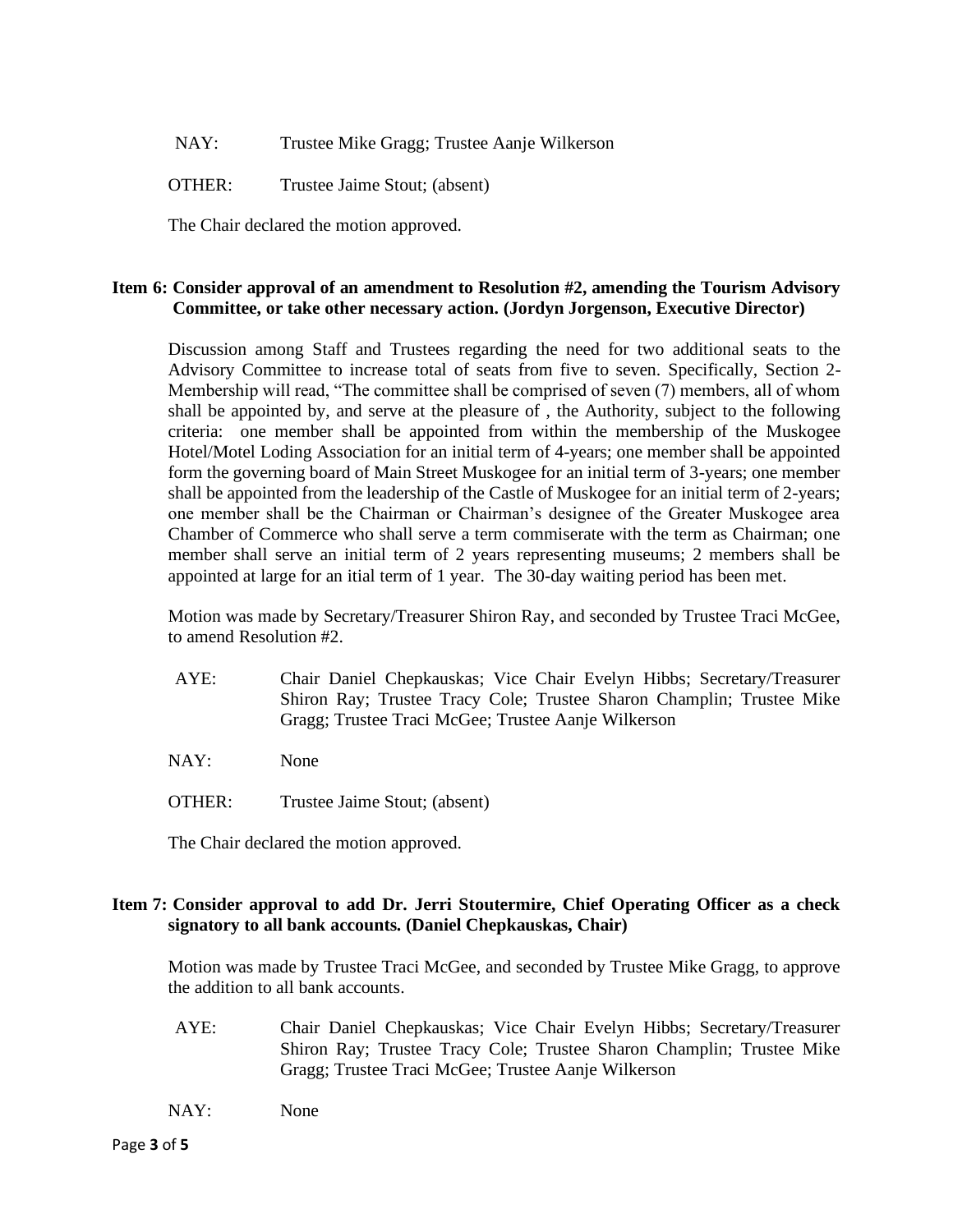OTHER: Trustee Jaime Stout; (absent)

The Chair declared the motion approved.

### **Item 8: Consider approval of the recommendations of the Advisory Committee or take other necessary action. (Daniel Chepkauskas, Chair)**

Discussion among Trustees and Staff regarding the recommendations of the Advisory Committee.

Motion was made by Trustee Traci McGee, and seconded by Secretary/Treasurer Shiron Ray, to approve the recommendations of the Advisory Committee.

- AYE: Chair Daniel Chepkauskas; Vice Chair Evelyn Hibbs; Secretary/Treasurer Shiron Ray; Trustee Tracy Cole; Trustee Sharon Champlin; Trustee Mike Gragg; Trustee Traci McGee; Trustee Aanje Wilkerson
- NAY: None
- OTHER: Trustee Jaime Stout; (absent)

The Chair declared no action would be taken.

# **Item 9: Receive reports from Oxford Productions, Inc.: Dr. Jerri Stoutermire, COO, Jordyn Jorgenson, Director of Tourism, or take other necessary action. (Daniel Chepkauskas, Chair)**

Staff discussed the upcoming steps for the 3-Year Strategic Plan explaining that the listening session will be the next step in that process. The future office space, final audit, Roxy parking lot repairs, Oklahoma Movie Hall of Fame, Bare Bones Festival, Legislative Day at the Capitol, Jefferson Highway meeting, Chamber Banquet, events on Memorial Day weekend, Visit Muskogee App, and Application for Advisory Committee are items discussed.

The Chair declared no action would be taken.

There being no other business before the Board of Trustees, the Chair declared the meeting adjourned at 4:39 PM.

> **Daniel Chepkauskas Chair**

ATTEST: